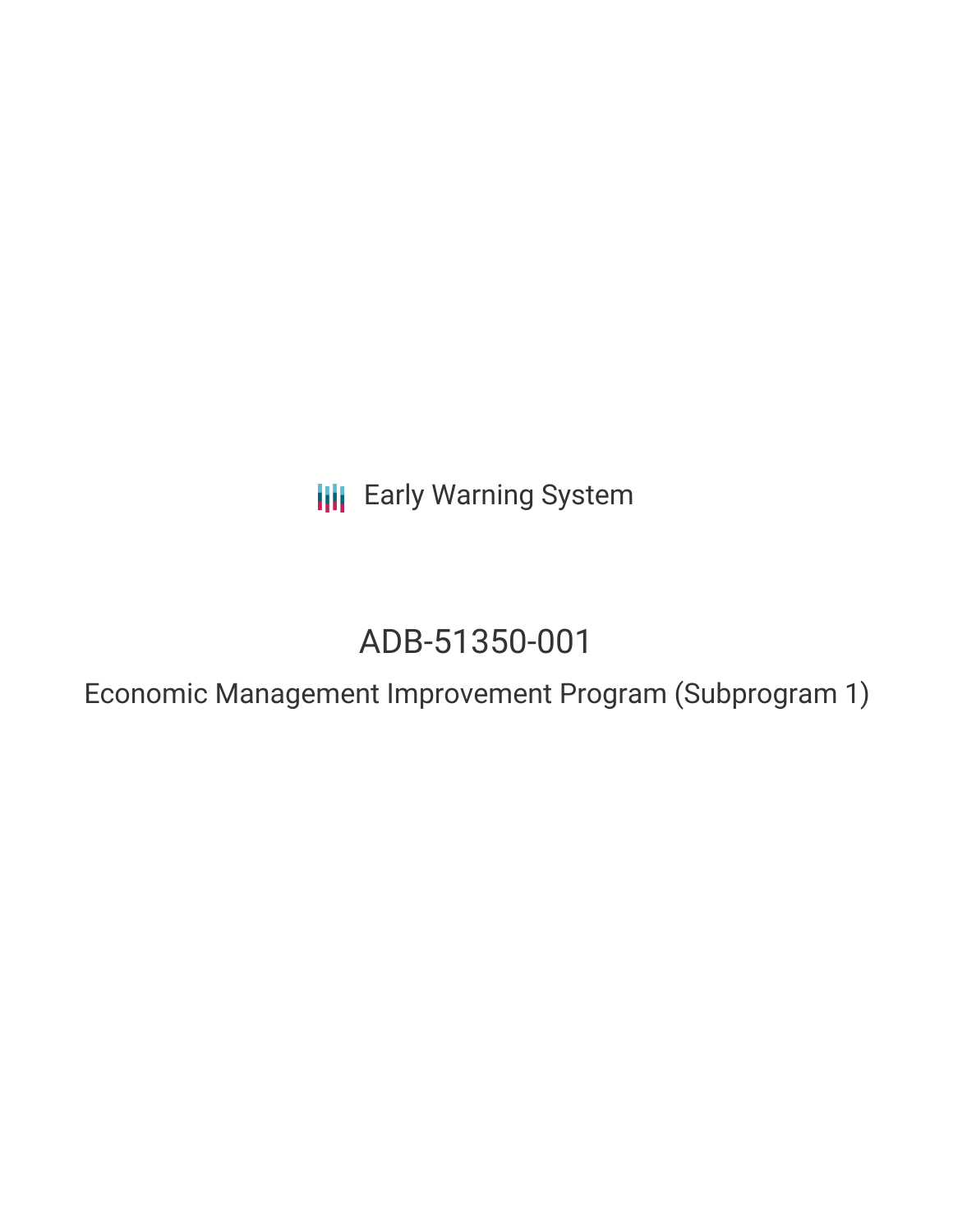

#### **Quick Facts**

| <b>Countries</b>               | Uzbekistan                                    |
|--------------------------------|-----------------------------------------------|
| <b>Financial Institutions</b>  | Asian Development Bank (ADB), World Bank (WB) |
| <b>Status</b>                  | Active                                        |
| <b>Bank Risk Rating</b>        | C                                             |
| <b>Voting Date</b>             | 2018-06-26                                    |
| <b>Borrower</b>                | Ministry of Finance                           |
| <b>Sectors</b>                 | Law and Government                            |
| <b>Investment Type(s)</b>      | Grant, Loan                                   |
| <b>Investment Amount (USD)</b> | \$301.00 million                              |
| <b>Loan Amount (USD)</b>       | \$300.00 million                              |
| <b>Grant Amount (USD)</b>      | $$1.00$ million                               |
| <b>Project Cost (USD)</b>      | \$801.00 million                              |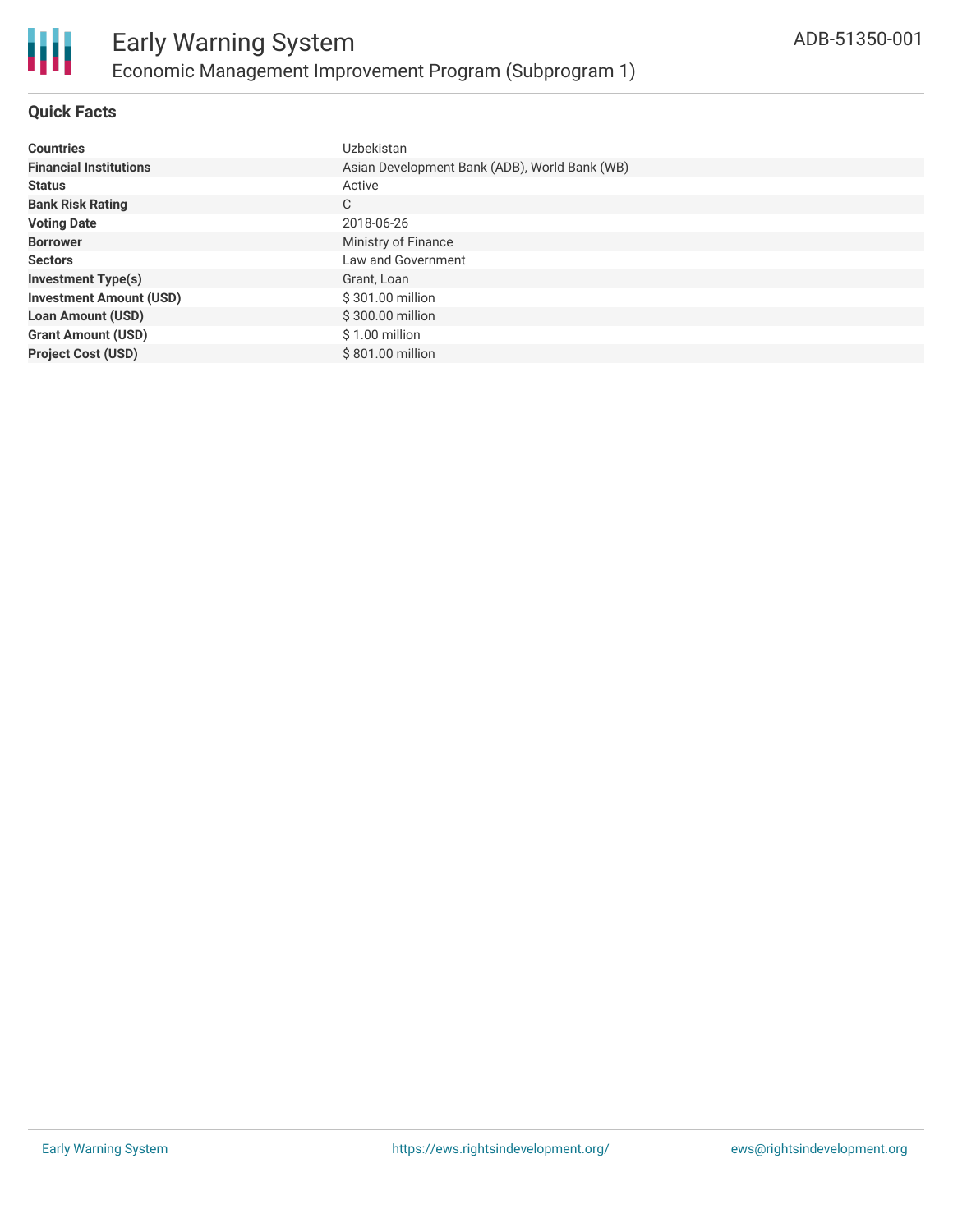

#### **Project Description**

This project provides financing to strengthen economic management in Uzbekistan. According to Bank documents, this includes introducing fiscal reforms, improving governance in state-owned enterprises, improving access to bank finance by strengthening bank supervision to facilitate competitive financing in the private sector, and strengthening economic data collection, analysis, management and dissemination.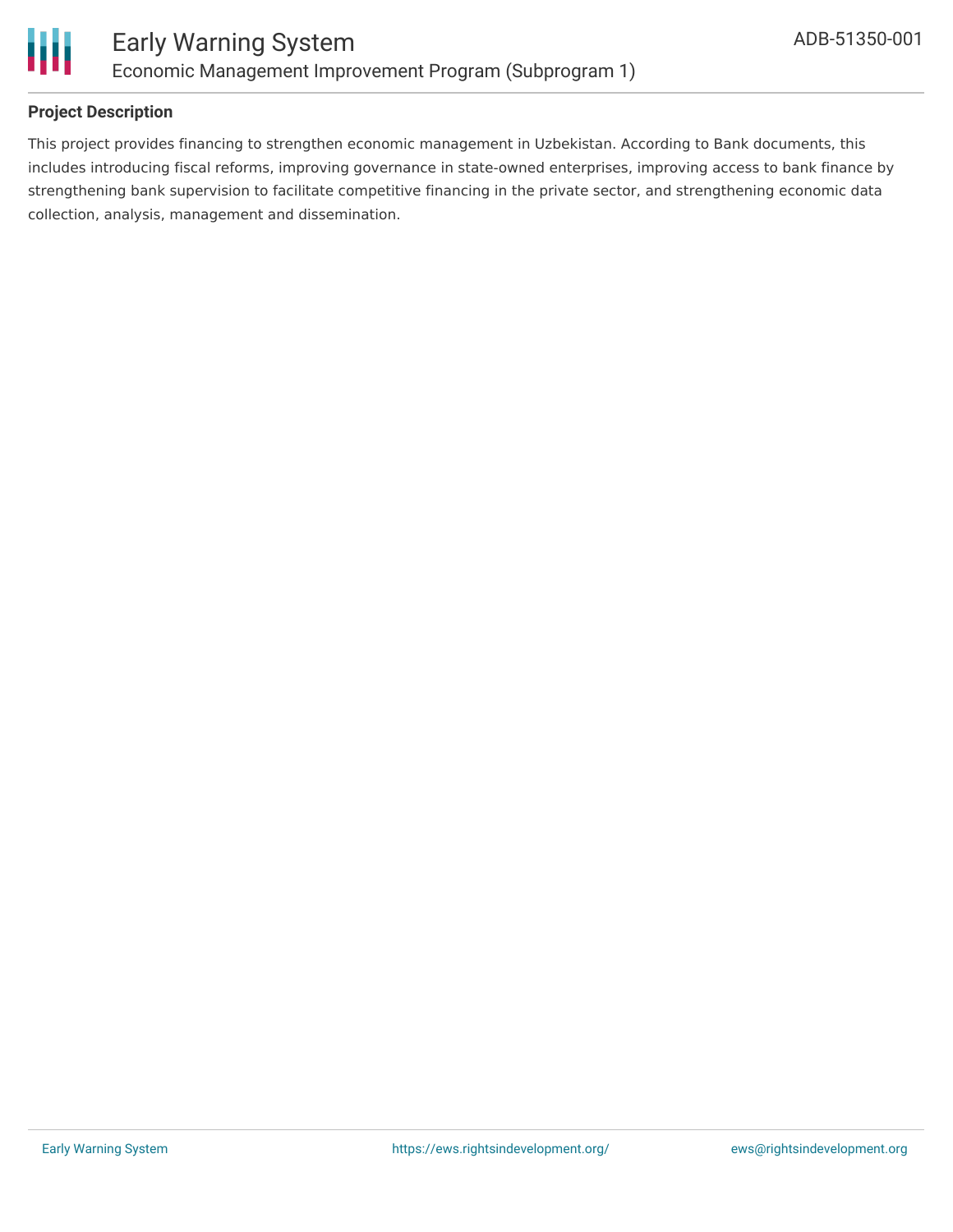

## Early Warning System Economic Management Improvement Program (Subprogram 1)

#### **Investment Description**

- Asian Development Bank (ADB)
- World Bank (WB)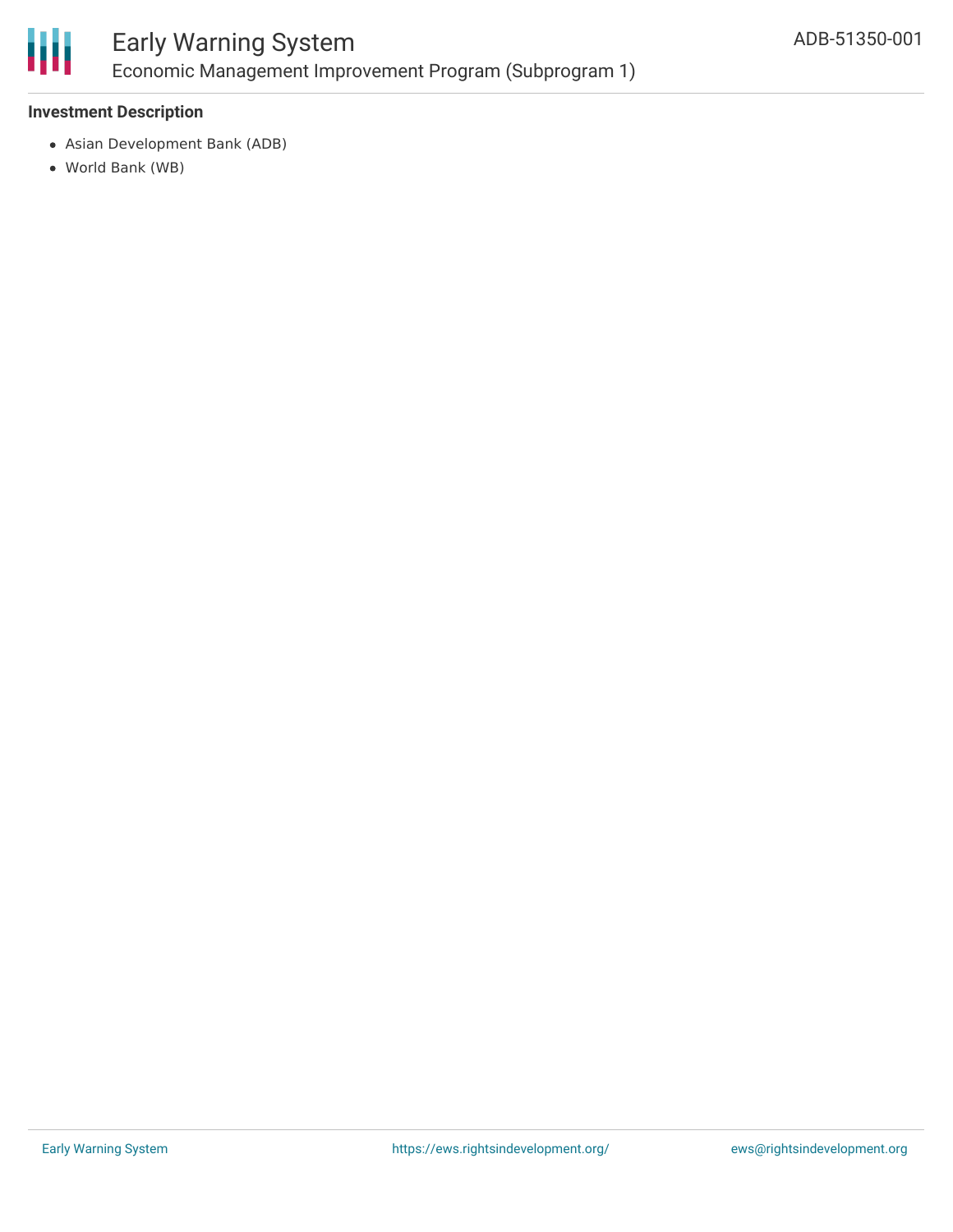#### **Contact Information**

### **Ministry of Finance**

5 Mustaqiliik Square Tashkent 100008 Republic of Uzbekistan

#### **ACCOUNTABILITY MECHANISM OF ADB**

The Accountability Mechanism is an independent complaint mechanism and fact-finding body for people who believe they are likely to be, or have been, adversely affected by an Asian Development Bank-financed project. If you submit a complaint to the Accountability Mechanism, they may investigate to assess whether the Asian Development Bank is following its own policies and procedures for preventing harm to people or the environment. You can learn more about the Accountability Mechanism and how to file a complaint at: http://www.adb.org/site/accountability-mechanism/main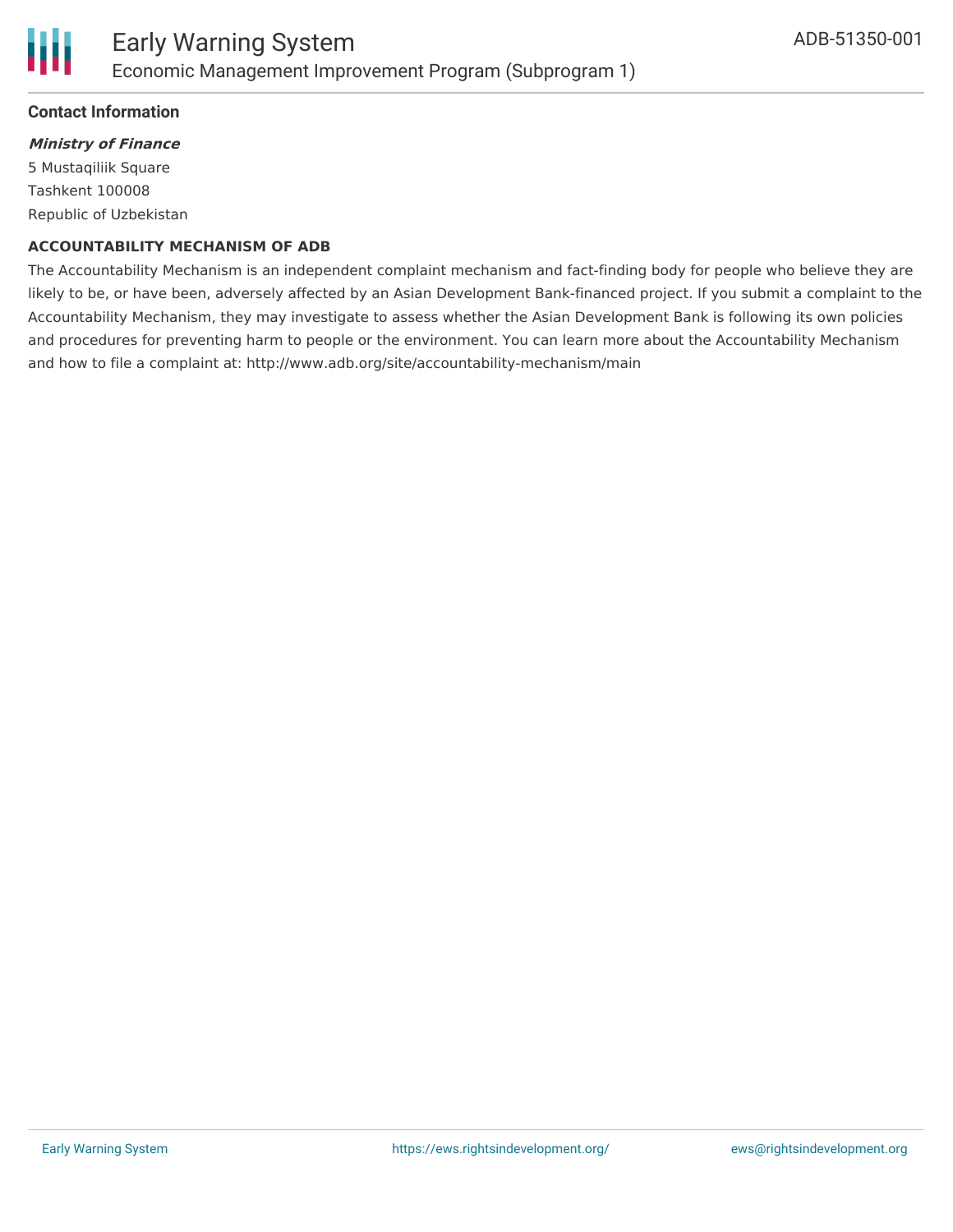## Early Warning System Economic Management Improvement Program (Subprogram 1)

#### **Bank Documents**

- Attached Technical [Assistance](https://www.adb.org/projects/documents/uzb-51350-001-rrp) Report
- [Contribution](https://ewsdata.rightsindevelopment.org/files/documents/01/ADB-51350-001_0w0t9Vu.pdf) to the ADB Results Framework [\[Original](https://www.adb.org/projects/documents/uzb-51350-001-rrp) Source]
- Country Economic [Indicators](https://ewsdata.rightsindevelopment.org/files/documents/01/ADB-51350-001_e2okIRM.pdf) [\[Original](https://www.adb.org/projects/documents/uzb-51350-001-rrp) Source]
- [Development](https://ewsdata.rightsindevelopment.org/files/documents/01/ADB-51350-001_71MS6Gy.pdf) Coordination [\[Original](https://www.adb.org/projects/documents/uzb-51350-001-rrp) Source]
- [Economic](https://ewsdata.rightsindevelopment.org/files/documents/01/ADB-51350-001_T8xOF3A.pdf) Analysis [\[Original](https://www.adb.org/projects/documents/uzb-51350-001-rrp) Source]
- Economic Management [Improvement](https://ewsdata.rightsindevelopment.org/files/documents/01/ADB-51350-001_HifGqcl.pdf) Program (Subprogram 1): Concept Paper [\[Original](https://www.adb.org/projects/documents/uzb-51350-001-cp) Source]
- Economic Management Improvement Program (Subprogram 1): Report and [Recommendation](https://ewsdata.rightsindevelopment.org/files/documents/01/ADB-51350-001_ime9WSt.pdf) of the President [Original Source]
- Economic Management [Improvement](https://ewsdata.rightsindevelopment.org/files/documents/01/ADB-51350-001_W9cTV8D.pdf) Program (Subprogram 1): Technical Assistance Report [\[Original](https://www.adb.org/projects/documents/uzb-51350-001-tar) Source]
- Economic Management [Improvement](https://ewsdata.rightsindevelopment.org/files/documents/01/ADB-51350-001_vfEBAow.pdf) Program: Initial Poverty and Social Analysis [\[Original](https://www.adb.org/projects/documents/uzb-51350-001-ipsa) Source]
- Initial Poverty and Social [Analysis](https://www.adb.org/projects/documents/uzb-51350-001-cp)
- [International](https://ewsdata.rightsindevelopment.org/files/documents/01/ADB-51350-001_goTRwJb.pdf) Monetary Fund Assessment Letter [\[Original](https://www.adb.org/projects/documents/uzb-51350-001-rrp) Source]
- List of [Ineligible](https://ewsdata.rightsindevelopment.org/files/documents/01/ADB-51350-001_dNLLr2t.pdf) Items [\[Original](https://www.adb.org/projects/documents/uzb-51350-001-rrp) Source]
- Loan [Agreement](https://www.adb.org/projects/documents/uzb-51350-001-rrp)
- Loan Agreement (Ordinary Operations) for Loan 3675-UZB: Economic Management [Improvement](https://ewsdata.rightsindevelopment.org/files/documents/01/ADB-51350-001_tIUlJde.pdf) Program (Sub [\[Original](https://www.adb.org/projects/documents/uzb-51350-001-lna) Source]
- Project [Disclosure](https://ewsdata.rightsindevelopment.org/files/documents/01/ADB-51350-001.pdf) PDF [\[Original](https://www.adb.org/printpdf/projects/51350-001/main) Source]
- Risk Assessment and Risk [Management](https://ewsdata.rightsindevelopment.org/files/documents/01/ADB-51350-001_uDWQHvK.pdf) Plan [\[Original](https://www.adb.org/projects/documents/uzb-51350-001-rrp) Source]
- Sector [Assessment](https://ewsdata.rightsindevelopment.org/files/documents/01/ADB-51350-001_7BZkGKd.pdf) (Summary): Multisector [\[Original](https://www.adb.org/projects/documents/uzb-51350-001-rrp) Source]
- Summary Poverty [Reduction](https://ewsdata.rightsindevelopment.org/files/documents/01/ADB-51350-001_3bLwHlh.pdf) and Social Strategy [\[Original](https://www.adb.org/projects/documents/uzb-51350-001-rrp) Source]
- Terms of Reference for [Consultants](https://ewsdata.rightsindevelopment.org/files/documents/01/ADB-51350-001_2v8q5RQ.pdf) [\[Original](https://www.adb.org/projects/documents/uzb-51350-001-tar) Source]